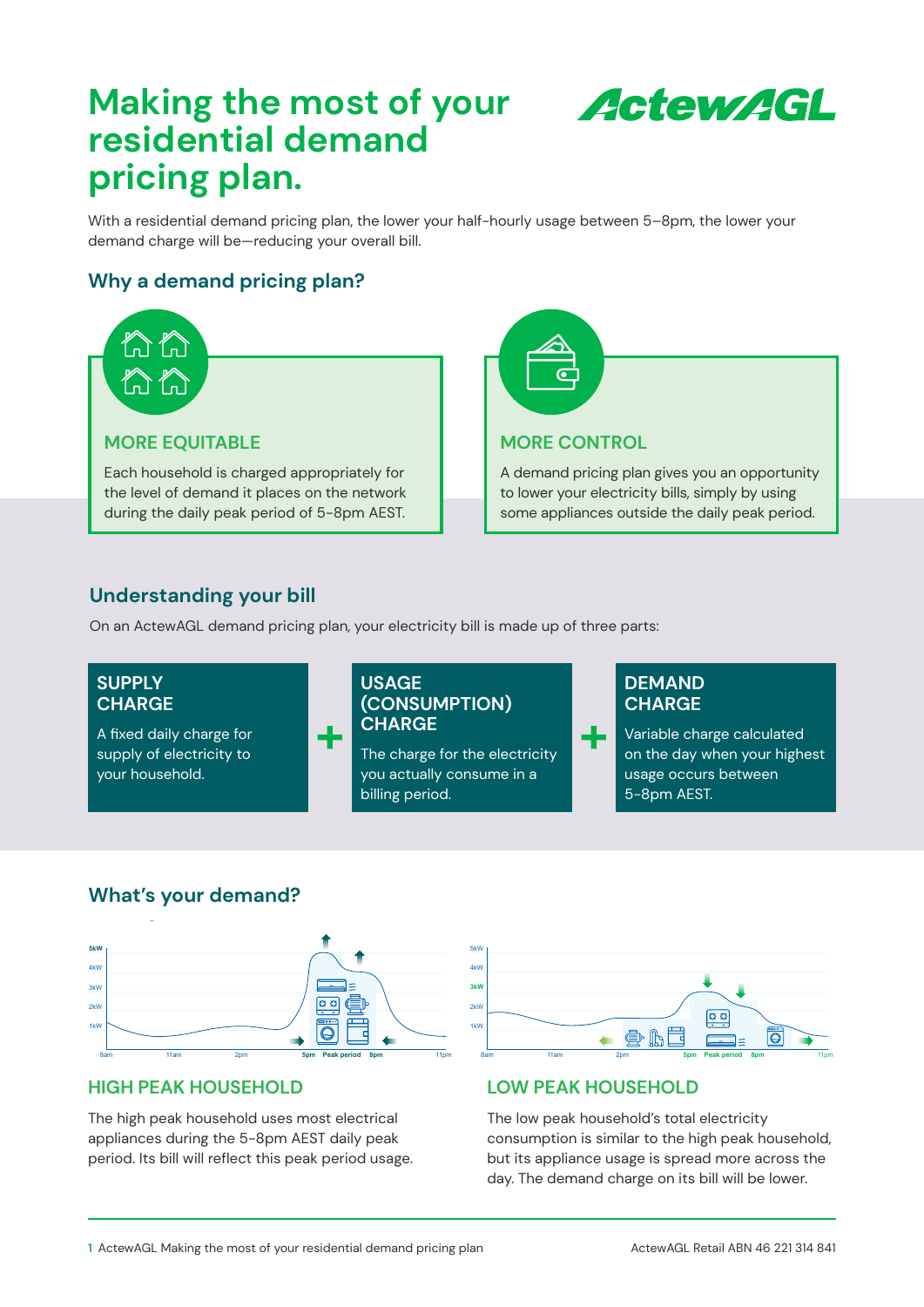# Making the most of your **ActewAGL residential demand pricing plan.**

### **What can I do?**

Think about which of these appliances you could run outside the 5-8pm AEST peak period.

![](_page_1_Figure_4.jpeg)

## Top tips for lower bills

#### **SHIFT YOUR USAGE**

Time-shift some appliances outside the peak period. You can set-and-forget by plugging timers into power points for appliances that don't have a timer built in.

#### **SPREAD YOUR USAGE**

Spread out your individual appliance usage over the whole 5-8pm peak period. This will help you avoid a big peak during any 30 minute interval.

### **CONSIDER GAS**

If available, consider gas for your cooking needs instead of an electric stovetop and oven.

### **Tracking your usage is easy**

Thanks to information provided by your new meter, your online account at **[my.actewagl.com.au](https://www.actewagl.com.au/login)** includes tools to help you better understand your electricity usage.

Learn about your household's yearly, monthly and daily electricity consumption, including your usage during the 5-8pm peak demand window.

Learn more about ActewAGL's demand pricing plan at **[actewagl.com.au](www.actewagl.com.au)**